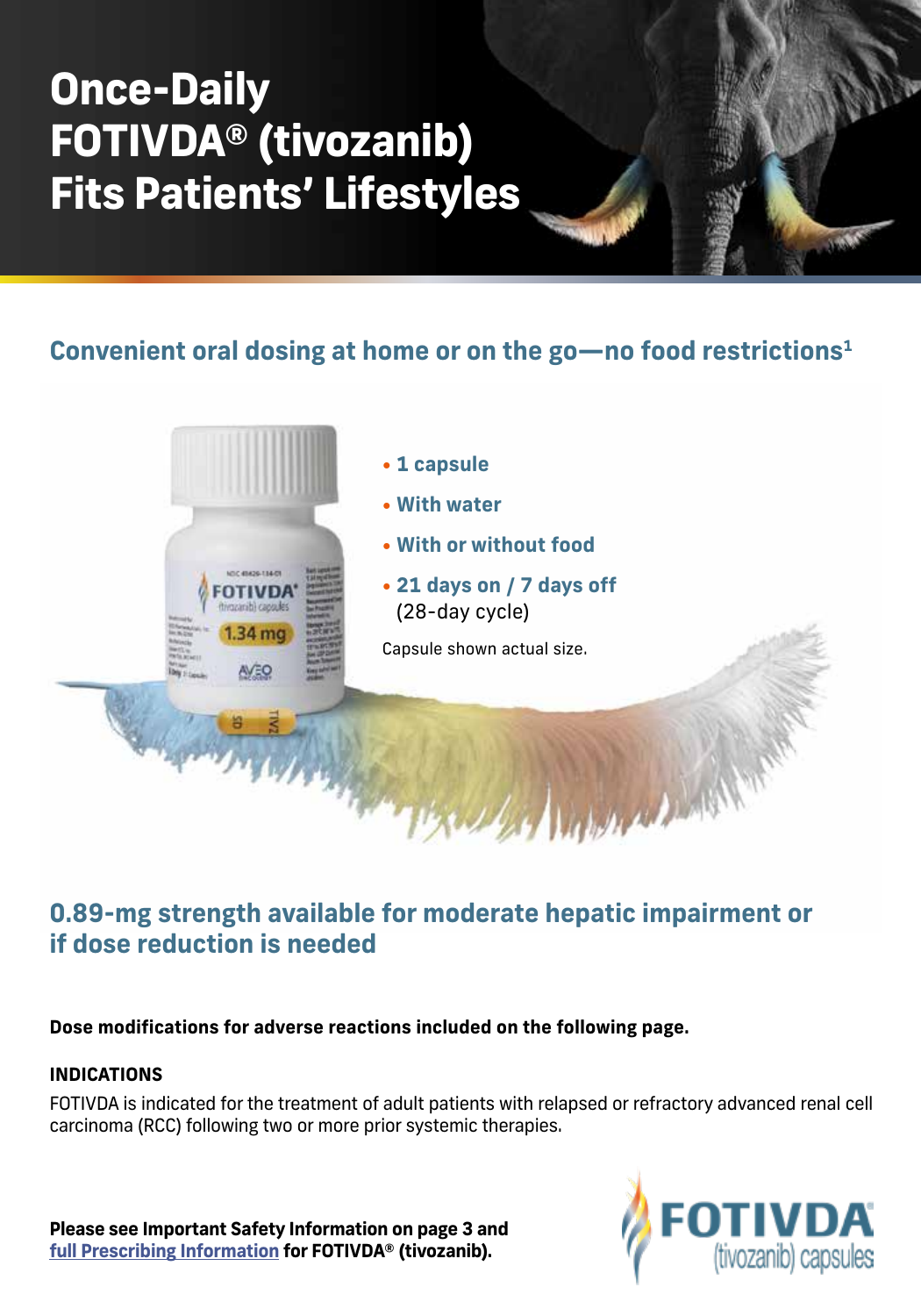# **Dose Modifications for Adverse Reactions1**

| <b>Adverse</b><br><b>Reaction</b>                       | Severity*                                                                                                | <b>Dose Modifications</b>                                                                                 |
|---------------------------------------------------------|----------------------------------------------------------------------------------------------------------|-----------------------------------------------------------------------------------------------------------|
| Hypertension                                            | Grade 3                                                                                                  | Withhold for Grade 3 that persists despite optimal<br>antihypertensive therapy.                           |
|                                                         |                                                                                                          | Resume at reduced dose when hypertension is<br>controlled at less than or equal to Grade 2.               |
|                                                         | Grade 4                                                                                                  | Permanently discontinue.                                                                                  |
| <b>Cardiac Failure</b>                                  | Grade 3                                                                                                  | Withhold until improves to Grade 0 to 1 or baseline.                                                      |
|                                                         |                                                                                                          | Resume at a reduced dose or discontinue depending on<br>the severity and persistence of adverse reaction. |
|                                                         | Grade 4                                                                                                  | Permanently discontinue.                                                                                  |
| Arterial<br><b>Thromboembolic Events</b>                | Any Grade                                                                                                | Permanently discontinue.                                                                                  |
| Hemorrhagic<br><b>Events</b>                            | Grade 3 or 4                                                                                             | Permanently discontinue.                                                                                  |
| Proteinuria                                             | 2 grams<br>or greater<br>proteinuria in<br>24 hours                                                      | Withhold until less than or equal to 2 grams of<br>proteinuria per 24 hours.                              |
|                                                         |                                                                                                          | Resume at a reduced dose.                                                                                 |
|                                                         |                                                                                                          | Permanently discontinue for nephrotic syndrome.                                                           |
| Reverse<br>Posterior<br>Leukoencephalopathy<br>Syndrome | <b>Any Grade</b>                                                                                         | Permanently discontinue.                                                                                  |
| Other Adverse<br>Reactions                              | Persistent or<br>intolerable<br>Grade 2 or 3<br>adverse reaction<br>Grade 4<br>laboratory<br>abnormality | Withhold until improves to Grade 0 to 1 or baseline.<br>Resume at reduced dose.                           |
|                                                         | Grade 4<br>adverse<br>reaction                                                                           | Permanently discontinue.                                                                                  |

\*Grades are based on the National Cancer Institute Common Terminology Criteria for Adverse Events.

**Reference: 1.** FOTIVDA (tivozanib) [package insert]. Boston, MA: AVEO Pharmaceuticals, Inc., March 2021.

**Please see Important Safety Information on the following page and [full Prescribing Information](https://www.fotivda.com/fotivdapi.pdf) for FOTIVDA® (tivozanib).**